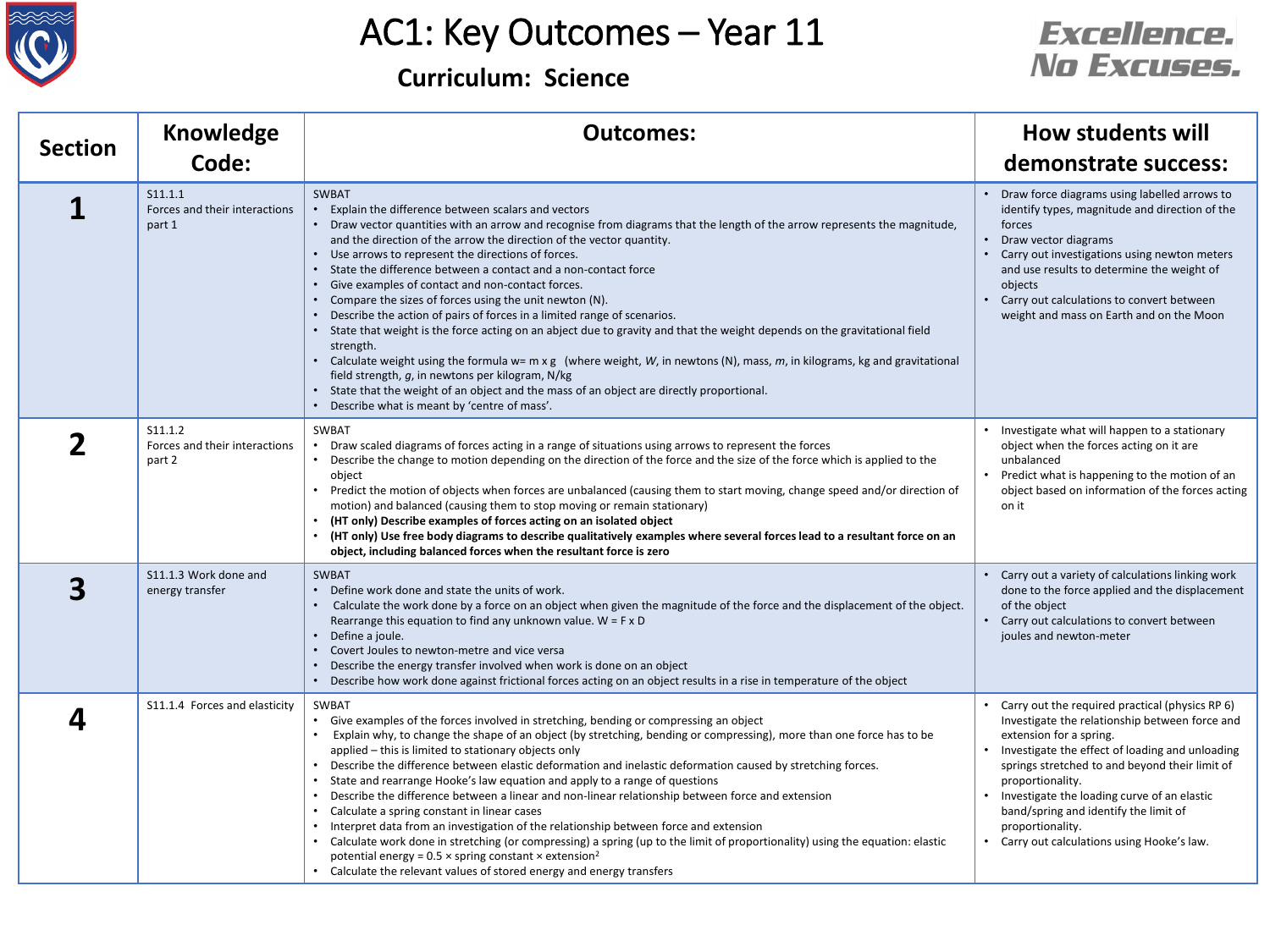



| <b>Section</b> | <b>Knowledge</b>                                                                                                                    | <b>Outcomes:</b>                                                                                                                                                                                                                                                                                                                                                                                                                                                                                                                                                                                                                                                                                                                                                                                                                                                                                                                                                                                                                                                                                                                                                                                                                                                                                                                                                                                                                                                                                                                                                                                                                                                                                                                                                                                                                                                                                                                                                                                                                                                                                                                                                                                                                                                                                                                                                                                                                                                                                                                                                                                                                                                                                                                                                                                                                                                                                                                                                                                                                                                                                                                                                                                                                                                                                                                                                              | How students will                                                                                                                                                                                                                                                                                                                                                                                                                                                                                                                                                                                                                                                                                                                                                                                                                                        |
|----------------|-------------------------------------------------------------------------------------------------------------------------------------|-------------------------------------------------------------------------------------------------------------------------------------------------------------------------------------------------------------------------------------------------------------------------------------------------------------------------------------------------------------------------------------------------------------------------------------------------------------------------------------------------------------------------------------------------------------------------------------------------------------------------------------------------------------------------------------------------------------------------------------------------------------------------------------------------------------------------------------------------------------------------------------------------------------------------------------------------------------------------------------------------------------------------------------------------------------------------------------------------------------------------------------------------------------------------------------------------------------------------------------------------------------------------------------------------------------------------------------------------------------------------------------------------------------------------------------------------------------------------------------------------------------------------------------------------------------------------------------------------------------------------------------------------------------------------------------------------------------------------------------------------------------------------------------------------------------------------------------------------------------------------------------------------------------------------------------------------------------------------------------------------------------------------------------------------------------------------------------------------------------------------------------------------------------------------------------------------------------------------------------------------------------------------------------------------------------------------------------------------------------------------------------------------------------------------------------------------------------------------------------------------------------------------------------------------------------------------------------------------------------------------------------------------------------------------------------------------------------------------------------------------------------------------------------------------------------------------------------------------------------------------------------------------------------------------------------------------------------------------------------------------------------------------------------------------------------------------------------------------------------------------------------------------------------------------------------------------------------------------------------------------------------------------------------------------------------------------------------------------------------------------------|----------------------------------------------------------------------------------------------------------------------------------------------------------------------------------------------------------------------------------------------------------------------------------------------------------------------------------------------------------------------------------------------------------------------------------------------------------------------------------------------------------------------------------------------------------------------------------------------------------------------------------------------------------------------------------------------------------------------------------------------------------------------------------------------------------------------------------------------------------|
|                | Code:                                                                                                                               |                                                                                                                                                                                                                                                                                                                                                                                                                                                                                                                                                                                                                                                                                                                                                                                                                                                                                                                                                                                                                                                                                                                                                                                                                                                                                                                                                                                                                                                                                                                                                                                                                                                                                                                                                                                                                                                                                                                                                                                                                                                                                                                                                                                                                                                                                                                                                                                                                                                                                                                                                                                                                                                                                                                                                                                                                                                                                                                                                                                                                                                                                                                                                                                                                                                                                                                                                                               | demonstrate success:                                                                                                                                                                                                                                                                                                                                                                                                                                                                                                                                                                                                                                                                                                                                                                                                                                     |
|                | S11.1.5<br>Forces and Motion<br>(Distance and displacement,<br>speed, velocity, The<br>distance-time relationship,<br>acceleration) | <b>SWBAT</b><br>Define distance and recognise that it is a scalar quantitiy<br>Define displacement and recognise that it is a vector quantity being able to give both magnitude and direction<br>Recall speed as a scalar quantity<br>$\bullet$<br>Define speed and state typical walking, running and cycling speeds in m/s, recognising that speed depends on many<br>factors<br>Take measurements to determine distance and time and then use these to calculate speed<br>Calculate the speed of an object moving at a constant speed when given the distance travelled and the time taken<br>(speed = distance / time)<br>Rearrange the equation to find either unknown quantity and apply the correct units (distance, s, in metres, m, speed,<br>v, in metres per second, m/s, time, t, in seconds, s)<br>Calculate the average speed for non-uniform motion<br>Define velocity and explain why velocity is a vector quantity rather than a scalar quantity<br>Explain why an object travelling around a circular track may have a constant speed but a constantly varying velocity<br>(HT only)<br>Plan an investigation to show that the average velocity of an object around a circular track is 0 m/s (HT only)<br>Draw and interpret distance - time graphs.<br>Calculate the speed of an object from a distance - time graph.<br>Compare the speeds of two or more objects, or from one object at different points, on a distance – time graph from<br>the gradients of the lines.<br>State that the steeper the line on a distance - time graph, the faster the object is travelling.<br>Draw and interpret distance-time graphs from measurements and extract and interpret lines and slopes of distance-<br>time graphs, translating information between graphical and numerical form<br>Determine the speed at a given time for an accelerating objects by drawing a tangent and measuring the gradient<br>(HT only)<br>Calculate unknown values when given appropriate data using the following equation:<br>acceleration = change in<br>velocity / time taken $a = \Delta v/t$<br>acceleration, a, in metres per second squared, m/s2 change in velocity, Δν, in<br>metres per second, m/s time, t, in seconds, s<br>Be able to rearrange the equation stated above<br>State that an object which slows down is decelerating<br>Compare the accelerations of different vehicles.<br>• Explain how the acceleration of a vehicle can be determined experimentally.<br>Draw and interpret velocity - time graphs.<br>• Explain how the acceleration of an object can be found from a velocity – time graph.<br>• Compare the acceleration of a vehicle at different points of a velocity – time graph from the gradients of the lines.<br>• Calculate the distance travelled using the area under the line on a velocity – time graph. (HT only)<br>• For velocity-time graphs that show non-uniform acceleration, measure the area under the line by counting squares.<br>(HT only)<br>$v^2 - u^2 = 2 a s$ to calculate the final velocity of an object at constant acceleration.<br>• Use the equation<br>Rearrange the equation to find any unknown given the other values.<br>• Interpret questions to find values not specifically stated, eg starts at rest means an initial velocity of 0 m/s.<br>• Describe why objects near the Earth's surface fall | • Identify which are scalar quantities and which are<br>vector quantities<br>Plan and carry out an investigation into speed. Use the<br>data collected to calculate the average speed<br>Explain the difference between speed and velocity<br>Draw distance-time graphs when given information<br>about a journey<br>Interpret distance-time graphs and use to calculate the<br>speed of an object at various points on the journey<br>Solve a variety of different calculations to determine<br>acceleration<br>Plan and carry out investigations to determine<br>acceleration<br>Draw and interpret velocity-time graphs, to include<br>calculating the acceleration at various points and<br>determining the distance travelled.<br>Plan an investigation to show that the average velocity<br>of an object around a circular track I 0 m/s (HT only) |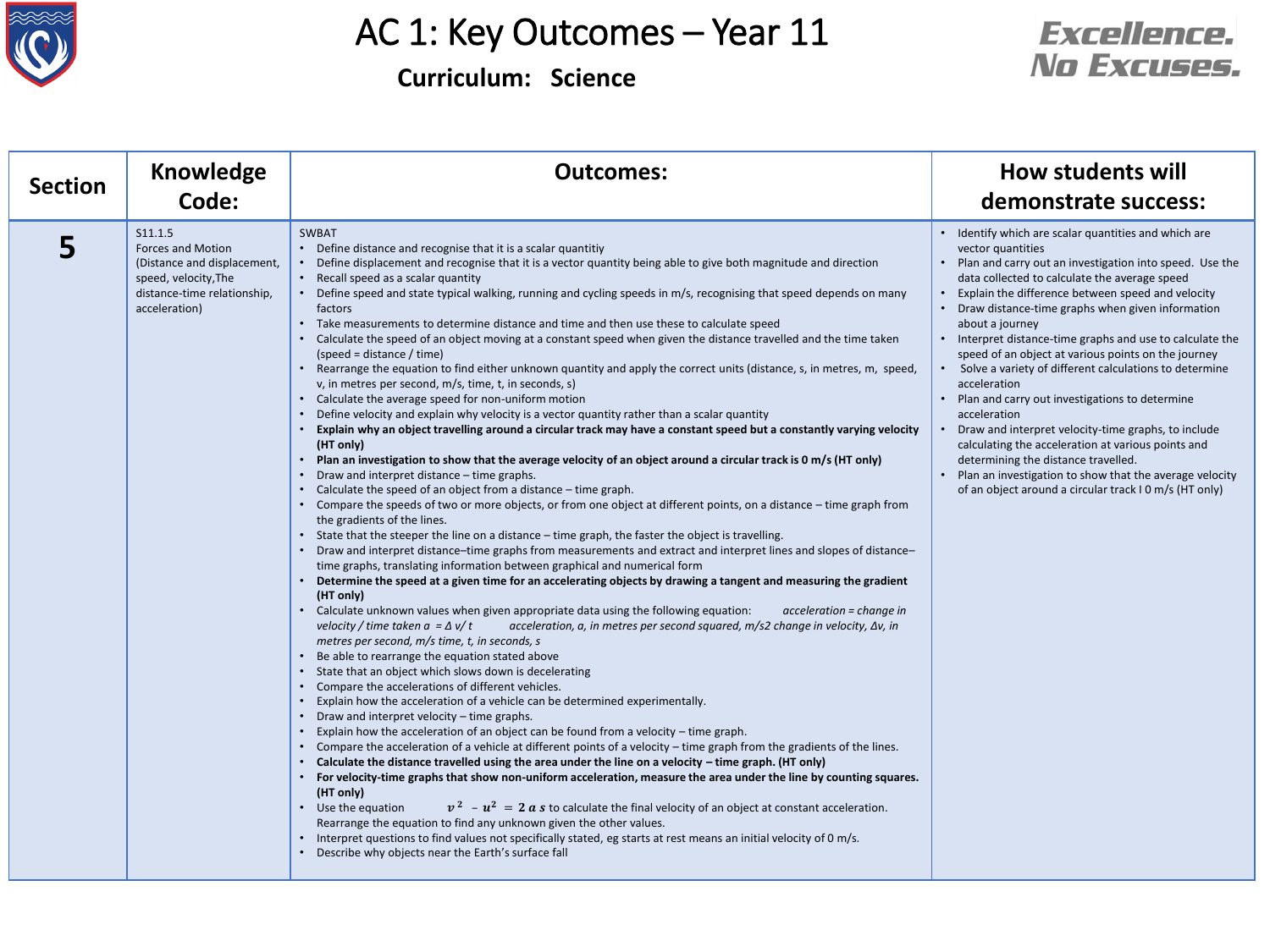



| <b>Section</b> | <b>Knowledge</b><br>Code:                                       | <b>Outcomes:</b>                                                                                                                                                                                                                                                                                                                                                                                                                                                                                                                                                                                                                                                                                                                                                                                                                                                                                                                                                                                                                                                                                                                                                                                                                                                                                                                                                                                                                                                                                                                                                                                                                      | How students will<br>demonstrate success:                                                                                                                                                                                                                                                                                                                                                                                                                                                                                                                                                                                                                                                                |
|----------------|-----------------------------------------------------------------|---------------------------------------------------------------------------------------------------------------------------------------------------------------------------------------------------------------------------------------------------------------------------------------------------------------------------------------------------------------------------------------------------------------------------------------------------------------------------------------------------------------------------------------------------------------------------------------------------------------------------------------------------------------------------------------------------------------------------------------------------------------------------------------------------------------------------------------------------------------------------------------------------------------------------------------------------------------------------------------------------------------------------------------------------------------------------------------------------------------------------------------------------------------------------------------------------------------------------------------------------------------------------------------------------------------------------------------------------------------------------------------------------------------------------------------------------------------------------------------------------------------------------------------------------------------------------------------------------------------------------------------|----------------------------------------------------------------------------------------------------------------------------------------------------------------------------------------------------------------------------------------------------------------------------------------------------------------------------------------------------------------------------------------------------------------------------------------------------------------------------------------------------------------------------------------------------------------------------------------------------------------------------------------------------------------------------------------------------------|
| 6              | S11.1.6<br>Forces, accelerations and<br>Newton's laws of motion | <b>SWBAT</b><br>State Newton's first law of motion (recap from year 8 AC1)<br>Describe the effect of having a zero resultant force on:<br>*a stationary object<br>*an object moving at a constant velocity.<br>Explain that for an object travelling at terminal velocity the driving force(s) must equal the resistive force(s) acting<br>on the object.<br>Define Newton's Second Law.<br>Calculate the resultant force acting on an object using the equation $F = m a$ .<br>Rearrange the equation to find any other unknown quantity.<br>Define and explain inertial mass (HT only)<br>Define Newton's Third Law.<br>Draw force diagrams to show Newton's third law, eg a falling object being pulled down by gravity and the Earth<br>being pulled by the falling object.<br>Define: *thinking distance, *braking distance, *stopping distance.<br>State that the overall stopping distance of a vehicle is made up of the thinking distance plus the braking distance.<br>Describe and explain how the speed of a vehicle affects the stopping distance, for a given braking force<br>Estimate the typical reaction time of a person.<br>Describe and explain how using a mobile phone when driving will affect a driver's reaction time and therefore their<br>thinking distance.<br>Describe and explain how drugs will affect a driver's reaction time and thinking distance.<br>Evaluate and explain factors which could affect braking distance<br>Explain the dangers caused by large decelerations<br>Estimate the forces involved in the deceleration of road vehicles in typical situation on a public road (HT Only) | Carry out the required practical (Physics RP 7)<br>Investigate the effect of varying the force on the<br>acceleration of an object of constant mass, and the<br>effect of varying the mass of an object on the<br>acceleration produced by a constant force<br>State Newton's three laws of motion<br>Describe the two possible conditions of an object<br>with a resultant force of zero<br>Use force diagrams to help explain Newton's three<br>laws of motion<br>Carry out calculations using the question $F = ma$<br>Define breaking distance, stopping distance and<br>thinking distance and discuss the factors that affect a<br>persons reaction time and the stopping distance for a<br>vehicle |
|                | S11.1.7<br><b>Momentum (HT only</b><br>(PHYSICS ONLY)           | SWBAT<br>Define momentum and recall it is a vector quantity.<br>State the equation that links momentum, mass and velocity.<br>Calculate the momentum of an object. Rearrange the equation to find any unknown quantity.<br>State the units of momentum.<br>Calculate the momentum of an object given its mass, speed and direction of movement.<br>Explain the importance of the minus sign for a numerical velocity in the calculation of momentum.<br>Explain what is meant by a closed system.<br>Explain what is meant by conservation of momentum.<br>Carry out conservation of momentum calculations for systems involving two objects, including collisions and<br>explosions.<br>State that the force acting on an object is equal to the rate of change of momentum.<br>$F = (m \Delta v)/\Delta t$ to calculate the force that acts on an object when the momentum of that<br>Use the equation<br>object changes, eg calculate the braking force when a car of mass 800 kg slows from 30 m/s to 10 m/s in 2 s.<br>Apply knowledge of force equals the rate of change of momentum to vehicle safety features.<br>Name common safety features found on road transport and around the home/school.<br>Describe and explain how safety features such as air bags and crumple zones reduce injuries in a collision, with<br>reference to the rate of change of momentum.<br>Describe and explain why motorcyclists are at greater risk in collisions than car drivers.                                                                                                                                                           | • Give the definition and units for momentum be able<br>to identify it as a vector quantity.<br>• Use the equation linking momentum, mass and<br>velocity to carry out a variety of calculations.<br>Carry out a variety of calculation on momentum<br>Identify a range of safety features found on road<br>$\bullet$<br>transport and around the home/school and with<br>reference to changes in momentum explain how<br>these work                                                                                                                                                                                                                                                                     |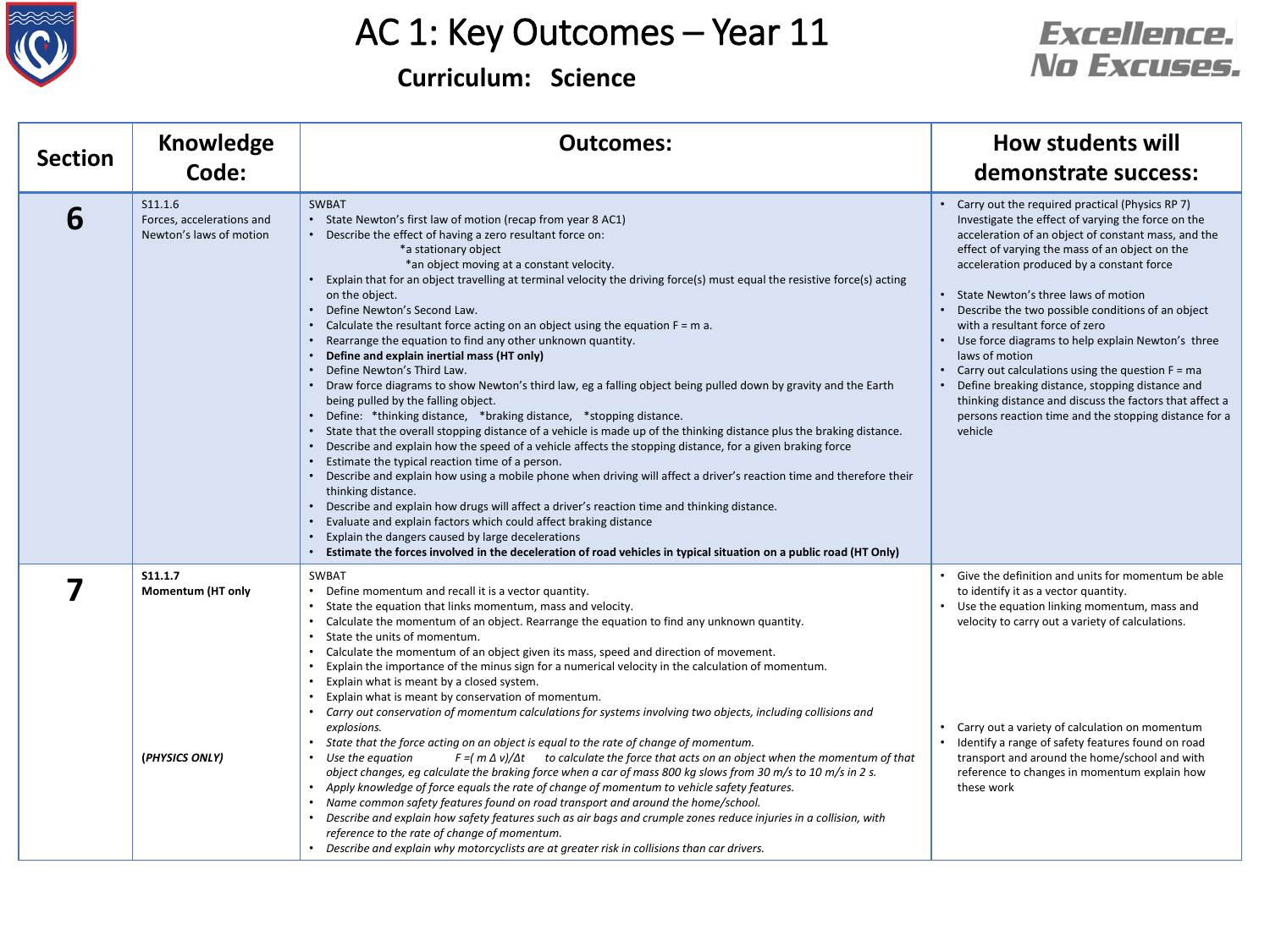



| <b>Section</b> | <b>Knowledge</b>                                                | <b>Outcomes:</b>                                                                                                                                                                                                                                                                                                                                                                                                                                                                                                                                                                                                                                                                                                                                                                                                                                                                                                                                                                                                                                                                                                                                                                                                                                                                                                                                                                                                                                                    | How students will demonstrate                                                                                                                                                                                                                                                                                                                                                                                                                                                                                                                                                                                                                                                                                                                                                                                                                                                                                                                                           |
|----------------|-----------------------------------------------------------------|---------------------------------------------------------------------------------------------------------------------------------------------------------------------------------------------------------------------------------------------------------------------------------------------------------------------------------------------------------------------------------------------------------------------------------------------------------------------------------------------------------------------------------------------------------------------------------------------------------------------------------------------------------------------------------------------------------------------------------------------------------------------------------------------------------------------------------------------------------------------------------------------------------------------------------------------------------------------------------------------------------------------------------------------------------------------------------------------------------------------------------------------------------------------------------------------------------------------------------------------------------------------------------------------------------------------------------------------------------------------------------------------------------------------------------------------------------------------|-------------------------------------------------------------------------------------------------------------------------------------------------------------------------------------------------------------------------------------------------------------------------------------------------------------------------------------------------------------------------------------------------------------------------------------------------------------------------------------------------------------------------------------------------------------------------------------------------------------------------------------------------------------------------------------------------------------------------------------------------------------------------------------------------------------------------------------------------------------------------------------------------------------------------------------------------------------------------|
|                | Code:                                                           |                                                                                                                                                                                                                                                                                                                                                                                                                                                                                                                                                                                                                                                                                                                                                                                                                                                                                                                                                                                                                                                                                                                                                                                                                                                                                                                                                                                                                                                                     | success:                                                                                                                                                                                                                                                                                                                                                                                                                                                                                                                                                                                                                                                                                                                                                                                                                                                                                                                                                                |
| 8              | S11.1.8<br>Carbon compounds as fuels<br>and feedstock           | <b>SWBAT</b><br>• State that crude oil is a finite resource that is a mixture of hydrocarbons and understand how it was formed<br>State what a hydrocarbon is<br>Recognise substances as alkanes given their formulae and be able to draw the structural formula for the<br>first 4 alkanes<br>Distinguish between alkanes and alkenes<br>Apply a general formula to generate a molecular formula and a displayed formula for a straight-chain alkane<br>Classify and justify the classification of a chemical as an alkane<br>List some of the uses of petrochemicals<br>Explain why and in detail how fractional distillation is used to separate crude oil into fractions<br>• Give the names and uses of the different fractions<br>Explain how chain length affects the properties of crude oil fractions<br>Make predictions about the properties of crude oil fractions based on the hydrocarbon chain length<br>Describe how the combustion of hydrocarbon fuels releases energy.<br>Write balanced equations for the combustion of hydrocarbons and be able to identify it as an oxidation<br>reaction<br>State the conditions needed for catalytic and steam cracking<br>Explain why cracking is required in terms of the demand for fuels with small molecules<br>Describe the test for alkenes<br>Balance chemical equations as examples of cracking given the formulae of the reactants<br>Explain how modern life depends on the uses of hydrocarbons | Explain how crude oil is formed resulting in a mixture of<br>hydrocarbons which need separating<br>Be able to define hydrocarbons<br>Explain how fractional distillation works and be able to give the<br>names of the fractions in the correct order along with their<br>uses.<br>Be able to draw the structure for the first four alkanes and<br>alkenes<br>Give the general formulas for alkanes and alkenes<br>Recognise that the physical properties of alkanes alkenes are<br>influenced by their chain length and use this information to<br>help predict properties (eg boiling points)<br>Write balanced equations for the combustion of hydrocarbons<br>Explain why cracking in necessary and be able to give balanced<br>equations for examples of cracking along with giving conditions<br>required<br>Give the test for alkenes                                                                                                                            |
| 9              | S11.1.9 Reactions of<br>alkenes and alcohol<br>(CHEMISTRY ONLY) | SWBAT<br>Describe alkenes as saturated hydrocarbons and be able to give their general formula<br>• Give the structural formula for the first 4 alkenes<br>• To be able to identify the functional group in an alkene and recognise that this determines its reactions<br>Be able to write balanced symbol equations and full structural formulae equations for the reactions of<br>alkene with hydrogen, water, chlorine, bromine and iodine and recognise that these are addition reactions.<br>Describe the combustion of alkenes<br>• Give the full structural formula for the first 4 alcohols and be able to identify the functional group<br>Describe the fermentation of sugar to produce ethanol<br>Describe the reactions of the first four alcohols with sodium, with water, burn in air and with an oxidising<br>agent.<br>Give the full structural formula for the first 4 carboxylic acids and be able to identify the functional group<br>Describe the reactions of the first four carboxylic acids with carbonates and with alcohols and describe what<br>happens when they dissolve in water<br>Explain why carboxylic acids are weak acids in terms of ionisation and pH (HT Only)                                                                                                                                                                                                                                                                 | Give the definitions for saturated and unsaturated and apply<br>these terms to alkanes and alkenes<br>Identify the functional group in alkenes, alcohols and carboxylic<br>acids<br>Give the balanced symbol equations and full structural<br>formulae equations for the reactions of alkene with hydrogen,<br>water, chlorine, bromine and iodine and recognise that these<br>are addition reactions.<br>Draw the structural formulas for the first four alcohols and<br>carboxylic acids<br>• Describe how ethanol can be formed from the fermentation of<br>sugar<br>Give equations for the reactions of the first four alcohols with<br>sodium, with water, burn in air and with an oxidising agent.<br>Give equations for the reactions of the first four carboxylic<br>acids with carbonates and with alcohols and describe what<br>happens when they dissolve in water<br>Explain why carboxylic acids are weak acids in terms of<br>ionisation and pH (HT Only) |